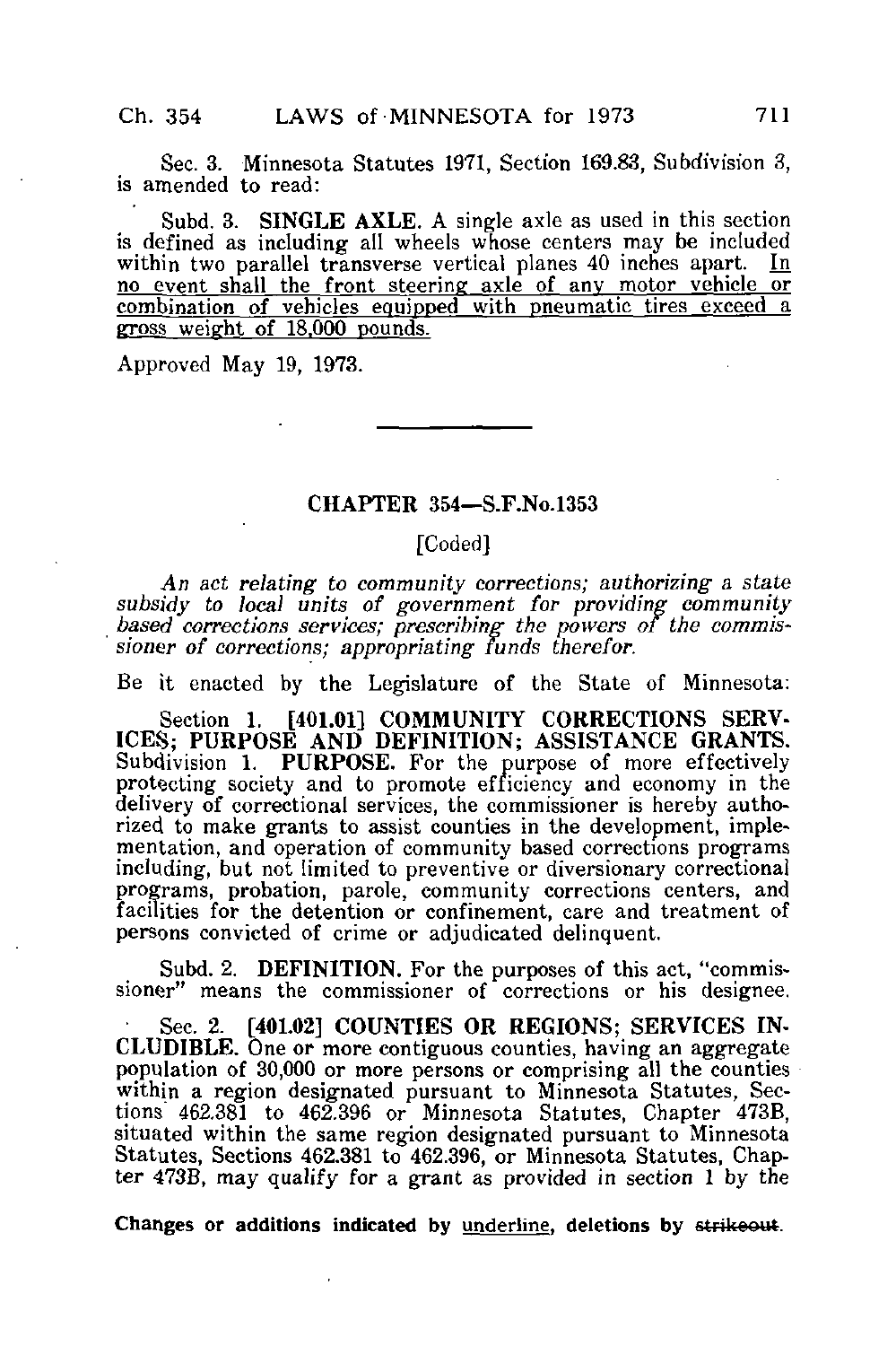enactment of appropriate resolutions creating and establishing a corrections advisory board and providing for the preparation of a comprehensive plan for the development, implementation and operation of the correctional services described in section 1 of this act, including the assumption of those correctional services other than the operation of state institutions presently provided in such counties by the department of corrections, and providing for centralized administration and control of those correctional services described in section 1 of this act.

Where counties combine as authorized in this section, they shall comply with the provisions of Minnesota Statutes, Section 471.59.

Sec. 3. [401.03] PROMULGATION OF RULES: TECHNICAL ASSISTANCE. The commissioner shall, as provided in Minnesota Statutes, Sections 15.0411 to 15.0422, promulgate rules for the implementation of this act, and shall provide consultation and technical assistance to counties to aid them in the development of comprehensive plans.

Sec. 4. [401.04] ACQUISITION OF PROPERTY; SELEC-TION OF ADMINISTRATIVE STRUCTURE; EMPLOYEES. Any county or group of counties electing to come within the provisions of this act may (a) acquire by any lawful means, including purchase, lease or transfer of custodial control, the lands, buildings and equipment necessary and incident to the accomplishment of the purposes of this act, (b) determine and establish the administrative structure best suited to the efficient administration and delivery of the correctional services described in section 1, and (c) employ a director and such other officers, employees and agents as deemed necessary to carry out the provisions of this act. To the extent that participating counties shall assume and take over state correctional services presently provided in such counties, preference shall be given to the employment of those state officers, employees and agents thus displaced; if hired by a county, such employment shall, to the extent possible, be deemed a transfer in grade with all of the benefits enjoyed by such officer, employee or agent while in the service of the state.

Sec. 5. [401.05] FISCAL POWERS. Any county or group of counties electing to come within the provisions of this act, may, through their governing bodies, use unexpended funds, accept gifts, grants and subsidies from any lawful source, and apply for and accept federal funds.

Sec. 6. [401.06] COMPREHENSIVE PLAN; STANDARDS OF ELIGIBILITY; COMPLIANCE. No county or group of counties electing to provide correctional services pursuant to this act shall be eligible for the subsidy herein provided unless and until its comprehensive plan shall have been approved by the commissioner.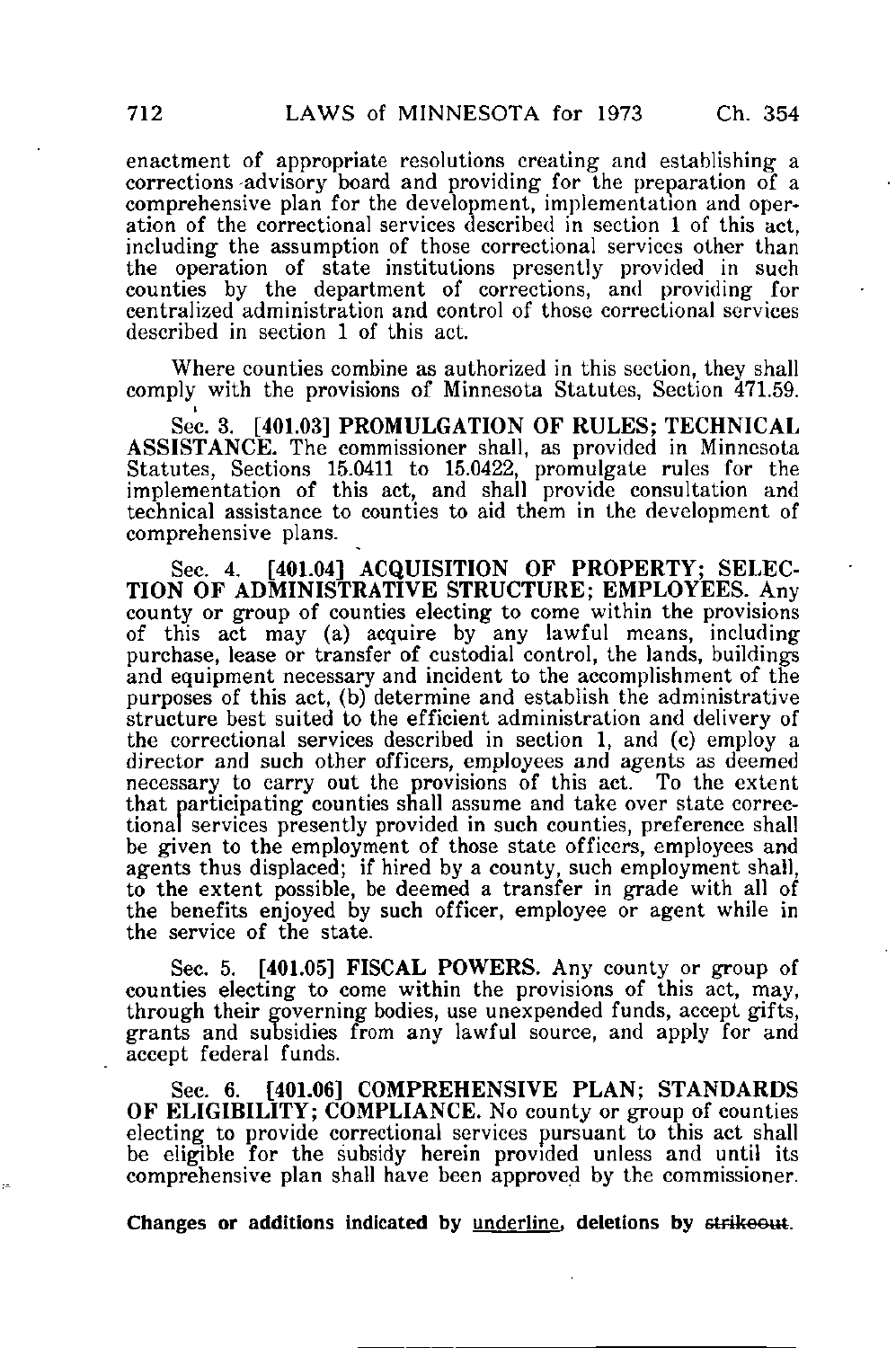The commissioner shall, pursuant to the administrative procedures act, promulgate rules establishing standards of eligibility for counties to receive funds under this act. To remain eligible for subsidy the county or group of counties shall substantially comply with the operating standards established by the commissioner. The commissioner shall review annually the comprehensive plans submitted by participating counties, including the facilities and programs operated under the plans. He is hereby authorized to enter upon any facility operated under the plan, and inspect books and records, for purposes of recommending needed changes or improvements.

When the commissioner shall determine that there are reasonable grounds to believe that a county or group of counties is not in substantial compliance with minimum standards, at least 30 days notice shall be given the county or counties and a hearing held to ascertain whether there is substantial compliance or satisfactory progress being made toward compliance. The commissioner may suspend all or a portion of any subsidy until the required standard of operation has been met.

Sec. 7. [401.07] EXISTING SINGLE JURISDICTION COUN-TIES OR GROUPS. In any county or group of counties where correctional services are currently being provided by a single jurisdiction within that county, nothing in this act shall be interpreted as requiring a change of authority.

Sec. 8. [401.08] CORRECTIONS ADVISORY BOARD; MEM-BERS; DUTIES. Subdivision 1. The corrections advisory board provided in section 2 of this act shall consist of no more than 17 members, who shall be representative of law enforcement, prosecution, the judiciary, education, corrections, ethnic minorities, the social services, and the lay citizen, and shall be appointed as follows:

(1) the law enforcement representation shall consist of a sheriff, and a chief of police {selected by the chiefs of police of the county), or their respective designees;

(2) the prosecution representative shall be either the county attorney or his designee;

(3) the judiciary representatives shall be designated by the chief judge of each district and county court district, and shall include judges representative of courts having felony, misdemeanor and juvenile jurisdiction respectively;

(4) education shall be represented by an academic administrator appointed by the chairman of the board of county.commissioners with the advice and consent of the members of the board;

(5) the director of-a county welfare board or his designee;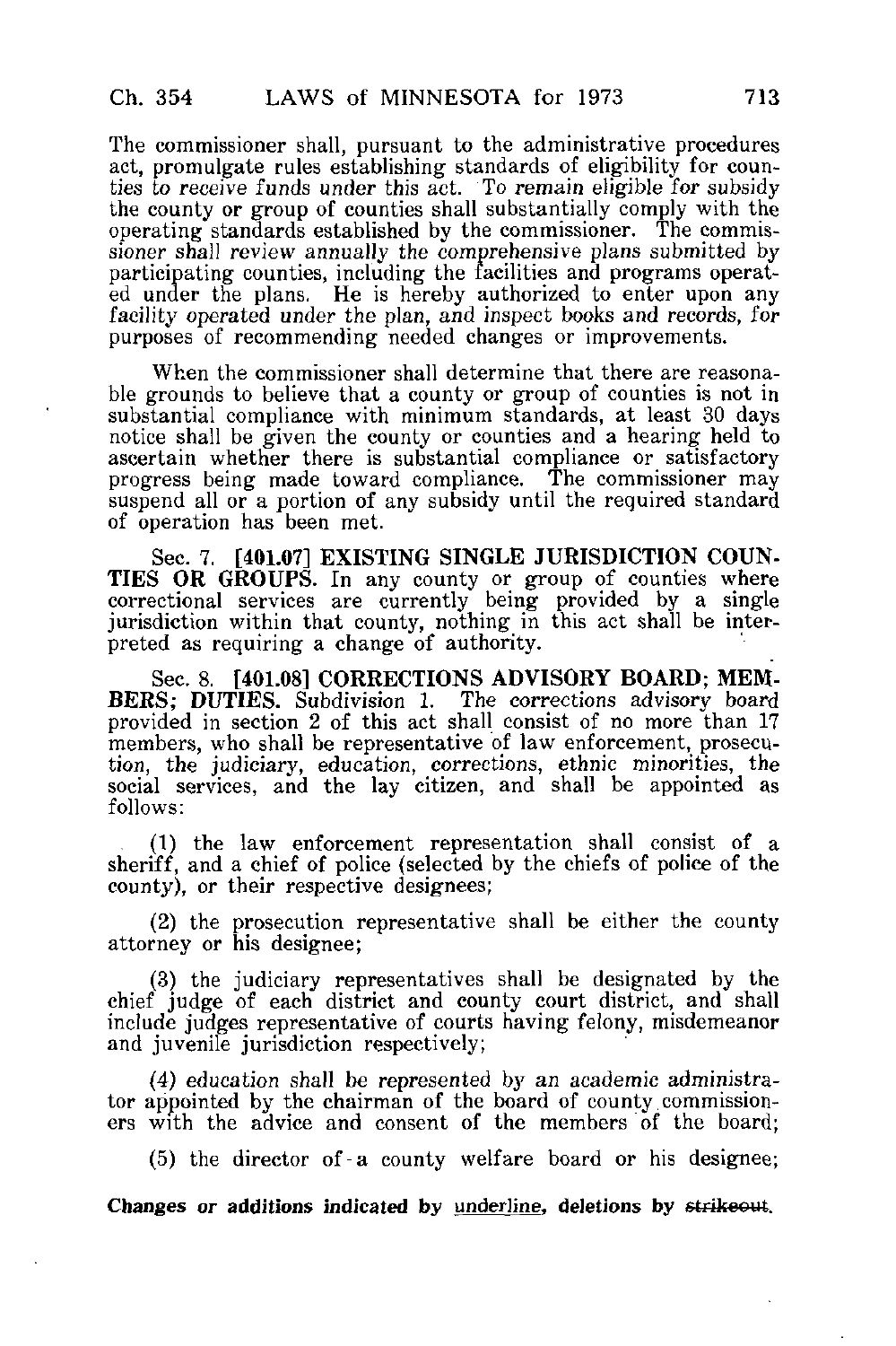(6) the public defender or his designee;

(7) with the advice and consent of the other members of the county board, the chairman shall appoint the following additional members of the corrections advisory board:

(a) one parole or probation officer;

(b) one correctional administrator;

(c) a representative from a • social service agency, public or private;

(d) an ex-offender;

(e) a licensed medical doctor;

(f) at least four citizens, provided, however, that if the ethnic minorities resident in the county exceed the percentage of ethnic minorities in the state population, at least two of the citizen members shall be members of an ethnic minority group.

Subd. 2. Members of the corrections advisory board appointed by the chairman of the board of county commissioners shall serve for terms of two years from and after the date of their appointment, and shall remain in office until their successors are duly appointed. The other members of the corrections advisory board shall hold office at the pleasure of the appointing authority.

Subd. 3. Where two or more counties combine to come within the provisions of this act the joint corrections advisory board shall contain representation as provided in subdivision 1, but the members comprising the board may come from each of the participating counties as may be determined by agreement of the counties. The board may elect its own officers.

Subd. 4. The corrections advisory board provided in this act shall actively participate in the formulation of the comprehensive plan for the development, implementation and operation of the correctional program and services described in section 1 of this act, and shall make a formal recommendation to the county board or joint board at least annually concerning the comprehensive plan and its implementation during the ensuing year.

Sec. 9. [401.09] OTHER SUBSIDY PROGRAMS; PUR-CHASE OF STATE SERVICES. Failure of a county or group of counties to elect to come within the provisions of this act shall not effect their eligibility for any other state subsidy for correctional purposes otherwise provided by law. Any comprehensive plan submitted pursuant to this act may include the purchase of selected correctional services from the state by contract, including the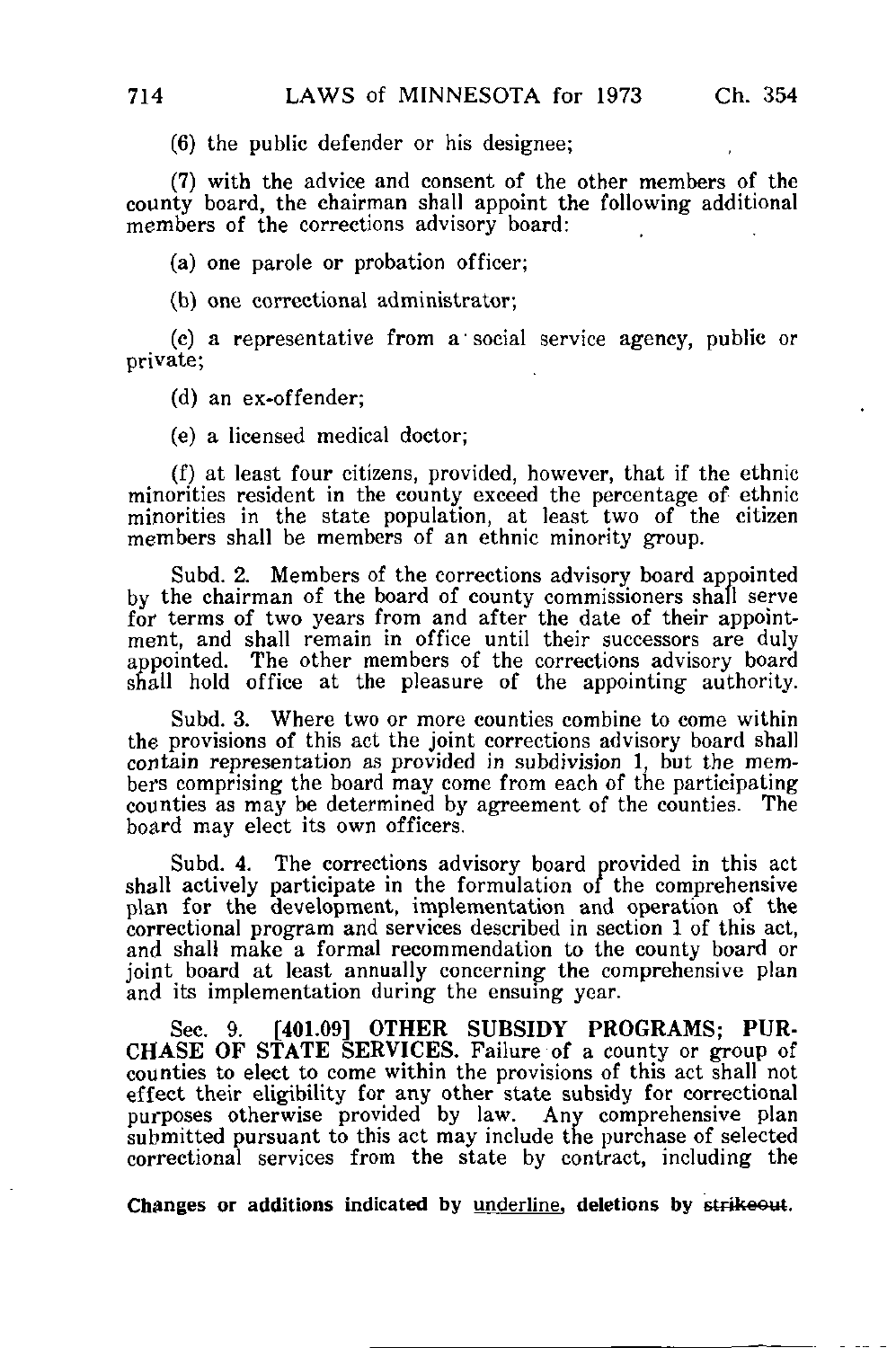temporary detention and confinement of persons convicted of crime or adjudicated delinquent; confinement to be in an appropriate state institution as otherwise provided by law. The commissioner shall annually determine the costs of the purchase of services under this section and deduct them from the subsidy due and payable to the county or counties concerned; provided that no contract shall exceed in cost the amount of subsidy to which the participating county or counties are eligible.

Sec. 10. [401.10] CORRECTIONS EQUALIZATION FORMU-LA, To determine the amount to be paid participating counties during the biennium ending June 30, 1975, the commissioner of corrections will apply the following formula:

(1) All 87 counties will be ranked in accordance with a formula involving four factors:

(a) per capita income;

(b) per capita taxable value;

(c) per capita expenditure per 1,000 population for correctional purposes, and;

(d) percent of county population aged six through 30 years of age according to the most recent federal census.

"Per capita expenditure per 1,000 population" for each county is to be determined by multiplying the number of adults and "youthful offenders" under supervision in each county at the end of the current year by \$350. To the product thus obtained will be added:

(1) the number of presentence investigations completed in that county for the current year multiplied by \$50;

(ii) the annual cost to the county for county probation officers' salaries for the current year; and

(iii) 33Vs percent of such annual cost for probation officers' salaries.

The total figure obtained by adding the foregoing items is then divided by the total county population according to the most recent federal census.

(2) The percent of county population aged six through 30 years shall be determined according to the most recent federal census.

(3) Each county is then ranked as follows:

(a) on the basis of per capita income the ranking is from the lowest to the highest;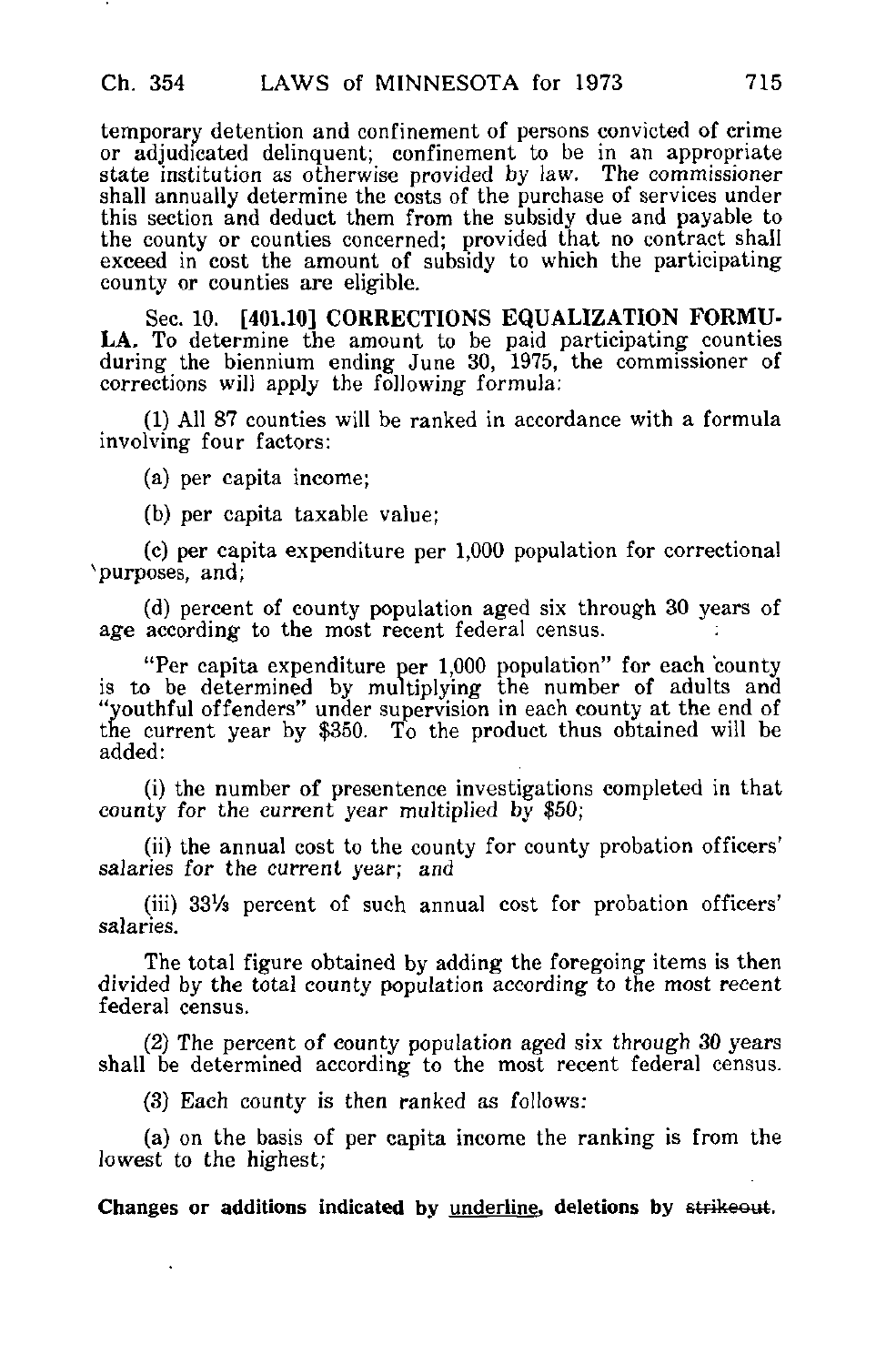(b) per capita taxable value is ranked from lowest to highest;

(c) per capita expenditure is ranked from highest to lowest;

(d) percent of county population aged six through 30 years is ranked from highest to lowest.

(4) The ranking given each county on each of the foregoing four factors is then totaled and the counties ranked in numerical order according to score.

(5) The total score for each county thus determined is then divided into a median total score. The median total score.is the score obtained by that county ranked number 44 in the final ranking. The quotient thus obtained then becomes the computation factor for the county. This computation factor is then multiplied by a "dollar value", as fixed by the appropriation pursuant to this act, times the total county population. The resulting product is the amount of subsidy to which the county is eligible under this act. Notwithstanding any law to the contrary, the commissioner of corrections, after notifying the committees on finance of the senate and appropriations of the house of representatives, may, at the end of any fiscal year, transfer any unobligated funds in any appropriation to the department of corrections to the appropriation under this act, which appropriation shall not cancel but is reappropriated for the purposes of this act.

Sec. 11. [401.11] ITEMS INCLUDED IN PLAN PURSUANT TO REGULATION. The comprehensive plan submitted to the commissioner for his approval shall include those items prescribed by regulation of the commissioner, which may require the inclusion of the following: (a) the manner in which presentence and postsentence investigations and reports for the district courts and social history reports for the juvenile courts will be made; (b) the manner in which probation and parole services to the courts and persons under jurisdiction of the youth conservation commission and the adult corrections commission will be provided; (c) a program for the detention, supervision and treatment of persons under pre-trial detention or under commitment; (d) delivery of other correctional services defined in section 1; (e) proposals for new programs, which proposals must demonstrate a need for the program, its purpose, objective, administrative structure, staffing pattern, staff training, financing, evaluation process, degree of community involvement, client participation and duration of program.

Sec. 12. [401.12] CONTINUATION OF CURRENT SPEND-ING LEVEL BY COUNTIES. Participating counties shall not diminish their current level of spending for correctional expenses as defined in section 1, to the extent of any subsidy received pursuant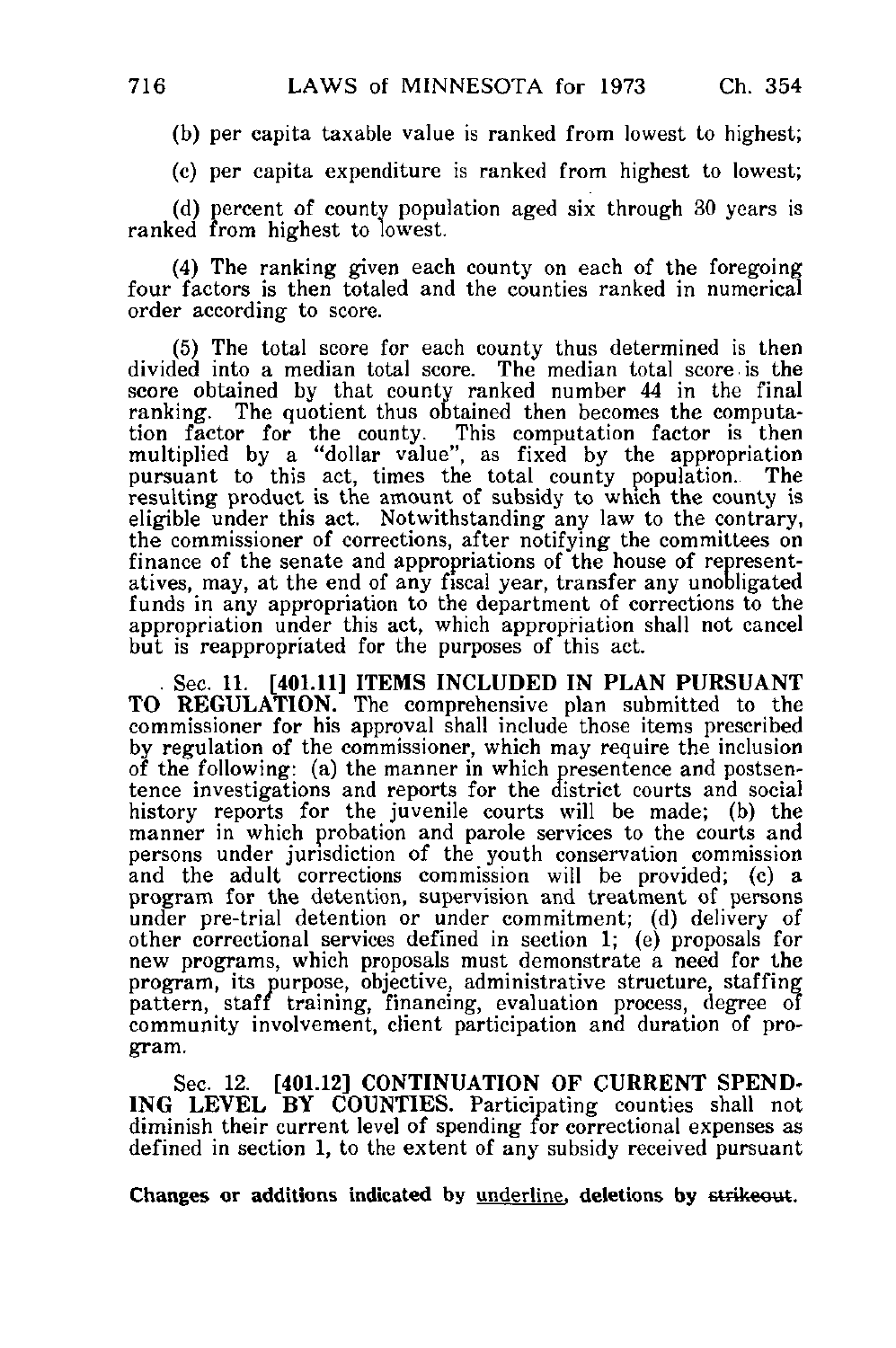to this act; rather the subsidy herein provided is for the expenditure for correctional purposes in excess of those funds currently being expended. Should a participating county be unable to expend the full amount of the subsidy to which it would be entitled in any one year under the provisions of this act, the commissioner shall retain the surplus, subject to disbursement in the following year wherein such county can demonstrate a need for and ability to expend same for the purposes provided in section 1.

Sec. 13, [401,13] CHARGES MADE TO COUNTIES. Each participating county will be charged a sum equal to the per diem cost of confinement of those persons committed to the commissioner or the youth conservation commission after the effective date of this act, and confined in a state institution. Provided, however, that no charge shall be made for those persons convicted of offenses for which the penalty provided by law exceeds five years, nor shall the amount charged a participating county for the costs of confinement exceed the amount of subsidy to which the county is eligible. The commissioner shall annually determine costs and deduct them from the subsidy due and payable to the respective participating counties. All charges shall-be a charge upon the county of commitment.

Sec. 14. [401.14] PAYMENT OF SUBSIDY. Upon compliance by a county or group of counties with the prerequisites for participation in the subsidy prescribed by this act, and approval of the comprehensive plan by the commissioner, the commissioner shall determine whether funds exist for the payment of the subsidy and proceed to pay same in accordance with applicable rules and regulations.

Sec. 15. [401.15] PROCEDURE FOR DETERMINATION AND PAYMENT OF AMOUNT; BIENNIAL REVIEW. Subdivision 1. On or before the end of each calendar quarter, participating counties shall submit to the commissioner certified statements detailing the amounts expended and costs incurred in providing the correctional services provided in this act. Upon receipt of certified statements, the commissioner shall, in the manner provided in sections 10 and 12, determine the amount each participating county is entitled to receive, and certify same to the state auditor who shall thereupon draw his warrant upon the state treasurer in favor of the chief fiscal officer of each participating county for the amount shown to be due each county. auditor shall transmit the warrant to the appropriate fiscal officer, together with a copy of the certificate prepared by the commissioner.

Subd. 2. The commissioner shall biennially review the ranking accorded each county by the equalization formula provided in section 10 and compute the subsidy rate accordingly.